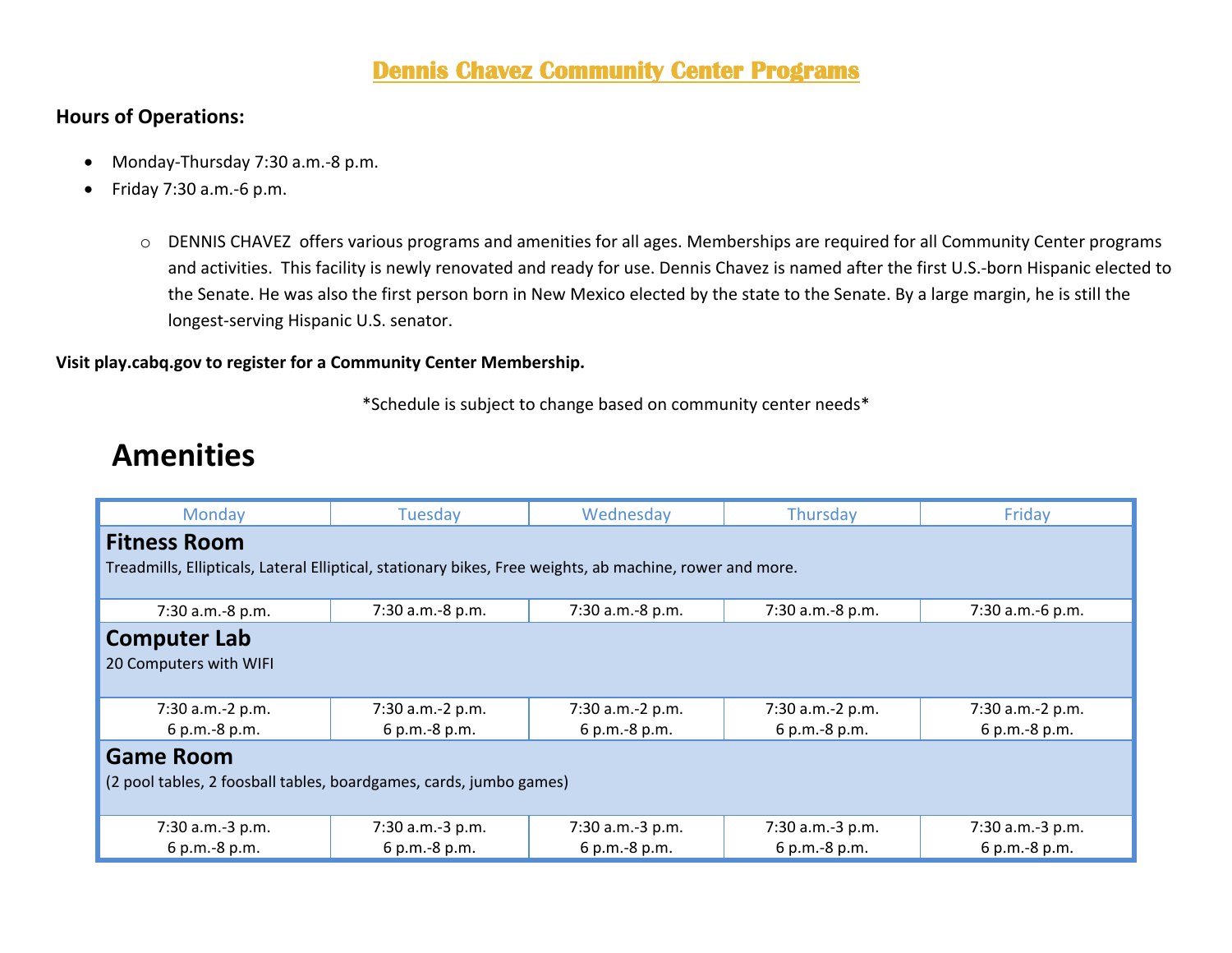## **Basketball Gymnasium Hours**

| Monday                         | Tuesday                        | Wednesday                      | Thursday                       | Friday                         |  |
|--------------------------------|--------------------------------|--------------------------------|--------------------------------|--------------------------------|--|
| <b>Morning</b>                 |                                |                                |                                |                                |  |
| <b>Open Basketball</b>         | <b>Open Basketball</b>         | <b>Open Basketball</b>         | <b>Open Basketball</b>         | <b>Open Basketball</b>         |  |
| 8 a.m.-2:30 p.m.               | 8 a.m.-2:00 p.m.               | 8 a.m.-12:00 p.m.              | 8 a.m.-2:00 p.m.               | 8 a.m.-2:00 p.m.               |  |
|                                | 6 p.m.-8 p.m.                  | 6 p.m.-8 p.m.                  | 6 p.m.-8 p.m.                  | 6 p.m.-8 p.m.                  |  |
| <b>Afternoon</b>               |                                |                                |                                |                                |  |
| <b>Closed for After School</b> | <b>Closed for After School</b> | <b>Closed for After School</b> | <b>Closed for After School</b> | <b>Closed for After School</b> |  |
| Program                        | Program                        | Program                        | Program                        | Program                        |  |
| 2 p.m. - 6 p.m.                | 2 p.m. - 6 p.m.                | 12 p.m. - 6 p.m.               | 2 p.m. - 6 p.m.                | 2 p.m. - 6 p.m.                |  |
|                                |                                |                                |                                |                                |  |
| <b>Evening</b>                 |                                |                                |                                |                                |  |
| <b>Family Night</b>            | <b>Volleyball Night</b>        | <b>Adult Basketball</b>        | <b>Family Night</b>            | <b>Open Pickleball</b>         |  |
| 6 p.m. - 8 p.m.                | 6 p.m. - 8 p.m.                | 6 p.m. - 8 p.m.                | 6 p.m. - 8 p.m.                | 6 p.m. - 8 p.m.                |  |
|                                |                                |                                |                                |                                |  |

# **Youth Programs**

| <b>Monday</b>                                                                                                                                                                                                                                                                                                             | Tuesdav               | Wednesday             | Thursday              | Fridav                |  |  |
|---------------------------------------------------------------------------------------------------------------------------------------------------------------------------------------------------------------------------------------------------------------------------------------------------------------------------|-----------------------|-----------------------|-----------------------|-----------------------|--|--|
| <b>After School Program</b><br>(Dennis Chavez transports children to and from Eugene Field Elementary & William J. Dorn Charter. Youth program includes: game room,<br>computer lab, gym activities, art activities, homework assistance, tutoring and daily Hot Supper Meals served to every child under the age of 18.) |                       |                       |                       |                       |  |  |
| $2:30$ p.m.-6:00 p.m.                                                                                                                                                                                                                                                                                                     | $2:30$ p.m.-6:00 p.m. | $2:30$ p.m.-6:00 p.m. | $2:30$ p.m.-6:00 p.m. | $2:30$ p.m.-6:00 p.m. |  |  |

\*Above hours for the Gym, Game Room, and Computer Lab are subject to change depending on our Youth Programs.